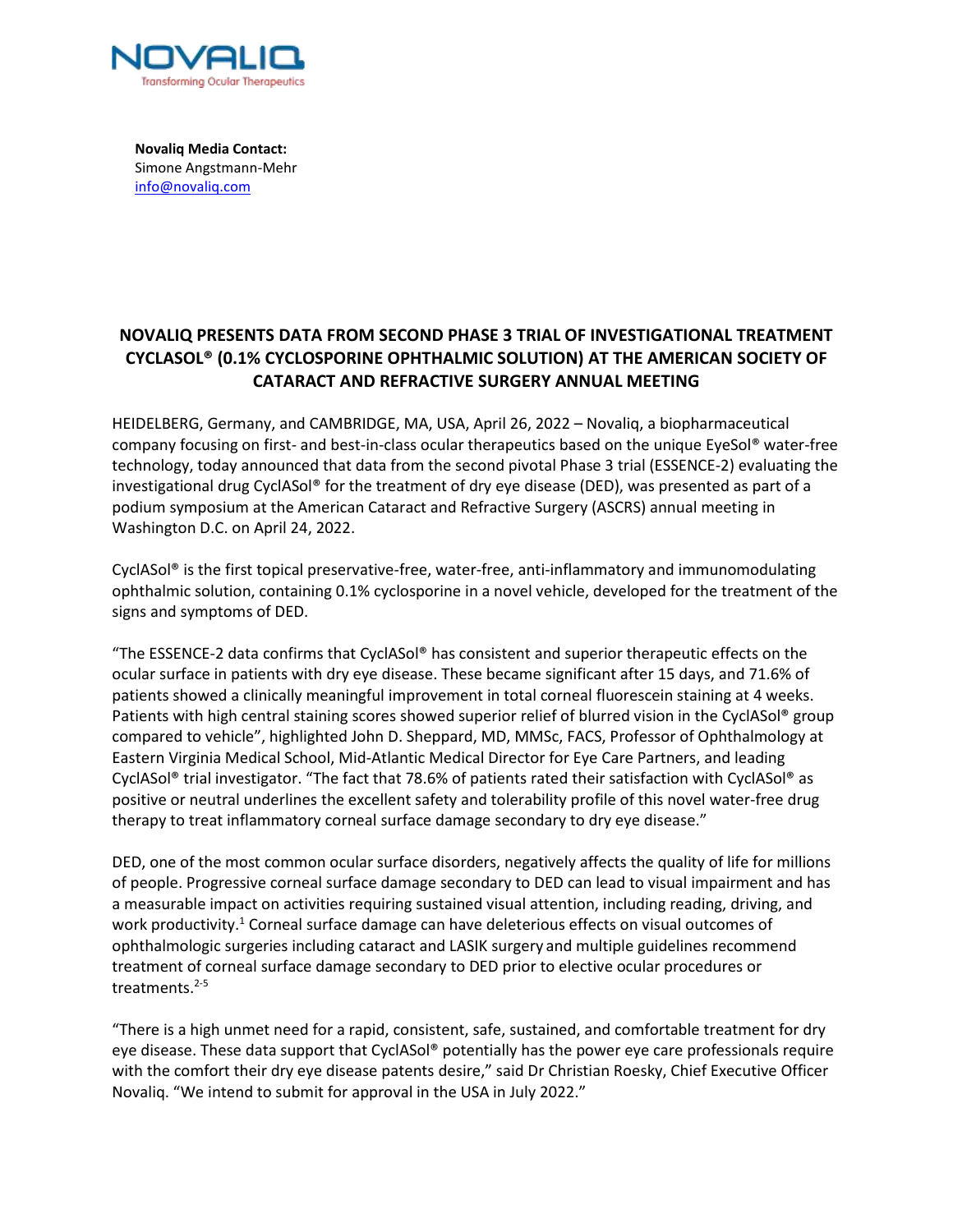ESSENCE-2 is an 834 subject multicenter, randomized, double-masked, vehicle-controlled clinical trial to assess efficacy, safety, and tolerability of CyclASol® for the treatment of signs and symptoms of DED in patients not responding to artificial tears. Key results include:

- On day 15 and 29, change from baseline in total Corneal Fluorescein Staining (tCFS) was statistically significant in the CyclASol® group compared to the vehicle group (p values = 0.0022 and 0.0278 respectively)
- On day 29, the proportion of patients showing a clinically meaningful improvement in tear production ( ≥10 mm increase) was statistically significantly higher compared to the vehicle  $(p = 0.0487)$
- Additionally, 71.6% of CyclASol® treated patients had a ≥3 grade improvement in tCFS at week 4. The proportion of responders was significantly higher compared to vehicle-treated patients  $(p = 0.0002)$ .
- These responders also showed statistically significant improvements in a variety of symptoms including but not limited to Dryness ( $p = 0.0074$ ) compared to non-responders at day 29.

CyclASol® was well tolerated showing an excellent ocular safety profile. The number of all adverse events (AEs) and ocular AEs, including instillation site reactions, were low. 99.8% of patients experienced no or mild instillation site pain. AEs were generally of mild intensity and similarly distributed between the two treatment groups. Up to 86.5% of the patients reported an immediate feeling of comfort when describing CyclASol® water-free eye drops.

## **About Dry Eye Disease**

Dry eye disease, one of the most common ocular surface disorders, impacts quality of life for millions of people. Although a multifactorial chronic disease, inflammation and immunologic processes play a key role in the pathology of dry eye. Infiltration of immune cells in the lacrimal glands, meibomian glands, conjunctiva, and cornea are dominant characteristics in dry eye disease. The inflammatory vicious cycle includes tear film instability, hyperosmolarity, inflammation and damage to the corneal and conjunctival epithelium. Intrinsic and extrinsic factors cause stress to the ocular surface, which accelerate the cycle and, in turn, exacerbate dry eye. 6

## **About CyclASol® Ophthalmic Solution**

CyclASol® is a topical anti-inflammatory and immunomodulating ophthalmic solution, containing 0.1% cyclosporine in EyeSol®, developed for the treatment of dry eye disease. The multi-dose, preservativefree, smaller and more physiologic droplet size profile provides unique clinical benefits and outstanding tolerability. Notably, an improvement in visual function associated with a clinically significant reduction of central corneal staining, as shown in clinical trials, differentiates CyclASol® from existing therapies and are published in Cornea: The Journal of Cornea and External Disease.<sup>7</sup> Results from a dose-finding, vehicle-controlled Phase 2 clinical trial with an open-label comparator arm (Restasis™, Abbvie) evaluating CyclASol® were published in Ophthalmology. <sup>8</sup>The clinical development program for CyclASol® is expected to conclude with an ongoing multi-center, open-label, single-arm, 12-month safety extension trial (ESSENCE-2 OLE).

## **About Novaliq**

Novaliq is a biopharmaceutical company focusing on the development and commercialization of firstand best-in-class ocular therapeutics based on the worldwide first water-free technology EyeSol®. Novaliq's proprietary water-free EyeSol® technology uses ultrapure semifluorinated alkanes (SFAs) that